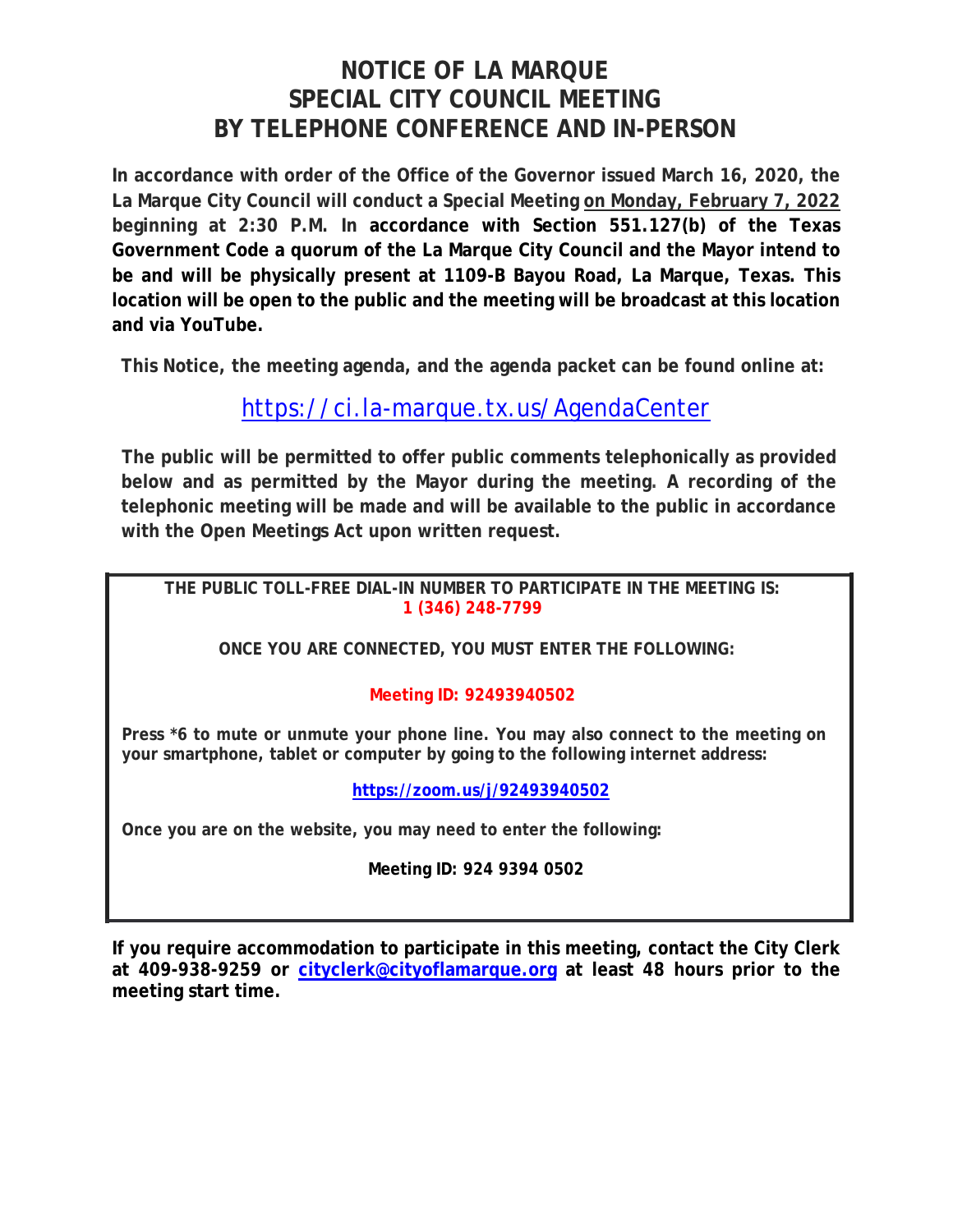

*1111 Bayou Road La Marque, Texas 409-938-9202* 

*Mayor - Keith Bell Kimberley Yancy - District A Councilmember Michael Carlson - District C Mayor Pro-Tem Joe Compian - District B Councilmember Casey McAuliffe - District D*  \*\*\*\*\*\*\*\*\*\*\*\*\*\*\*\*\*\*\*\*\*\*\*\*\*\*\*\*\*\*\*\*\*\*\*\*\*\*\*\*\*\*\*\*\*\*\*\*\*\*\*\*\*\*\*\*\*\*\*\*\*\*\*\*\*\*\*\*\*\*\*\*\*\*\*\*\*\*\*\*\*\*\*\*\*\*\*\*\*\*\*\*\*\*\*\*\*\*\*\*\*\*\*\*

> **CITY OF LA MARQUE CITY COUNCIL SPECIAL MEETING of FEBRUARY 7, 2022**

Notice is hereby given that the City Council of the City of La Marque, Texas will conduct a **Special Meeting on February 7, 2022, beginning at 5:00 p.m. in the Council Chambers located at 1109-B Bayou Rd, La Marque, Texas as well as via videoconference hosted through (ZOOM)**. In accordance with Section 551.127(b) of the Texas Government Code a quorum of the La Marque City Council and the Mayor intend to be and will be physically present at 1109-B Bayou Road, La Marque, Texas. This location will be open to the public and the meeting will be broadcast at this location and via YouTube. The council will meet for the purpose of considering the following agenda:

- **(1) CALL MEETING TO ORDER**
- **(2) ROLL CALL**
- **(3) INVOCATION AND PLEDGE OF ALLEGIANCE**
- **(4) CITIZENS PARTICIPATION (Limited to three minutes per person)**  Comments from the public will be heard at this time. Any person with cityrelated business who has signed up may speak to Council on a specific agenda item (limited to three (3) minutes) should give the Mayor your name and the item you wish to speak about. In compliance with Texas Open Meeting Act, the City may not deliberate on comments. Personal attacks will not be allowed, and personnel matters should be addressed to the City Manager during normal business hours. **Press \*6 to mute or unmute if you are participating by telephone, press the unmute button if attending via zoom on a smartphone, tablet, or computer, or stand if attending in person, and the Mayor will call on you in turn.**

#### **(5) EXECUTIVE SESSION**

The City Council for the City of La Marque, Texas reserves the right to adjourn into executive session at any time during the course of this meeting to discuss